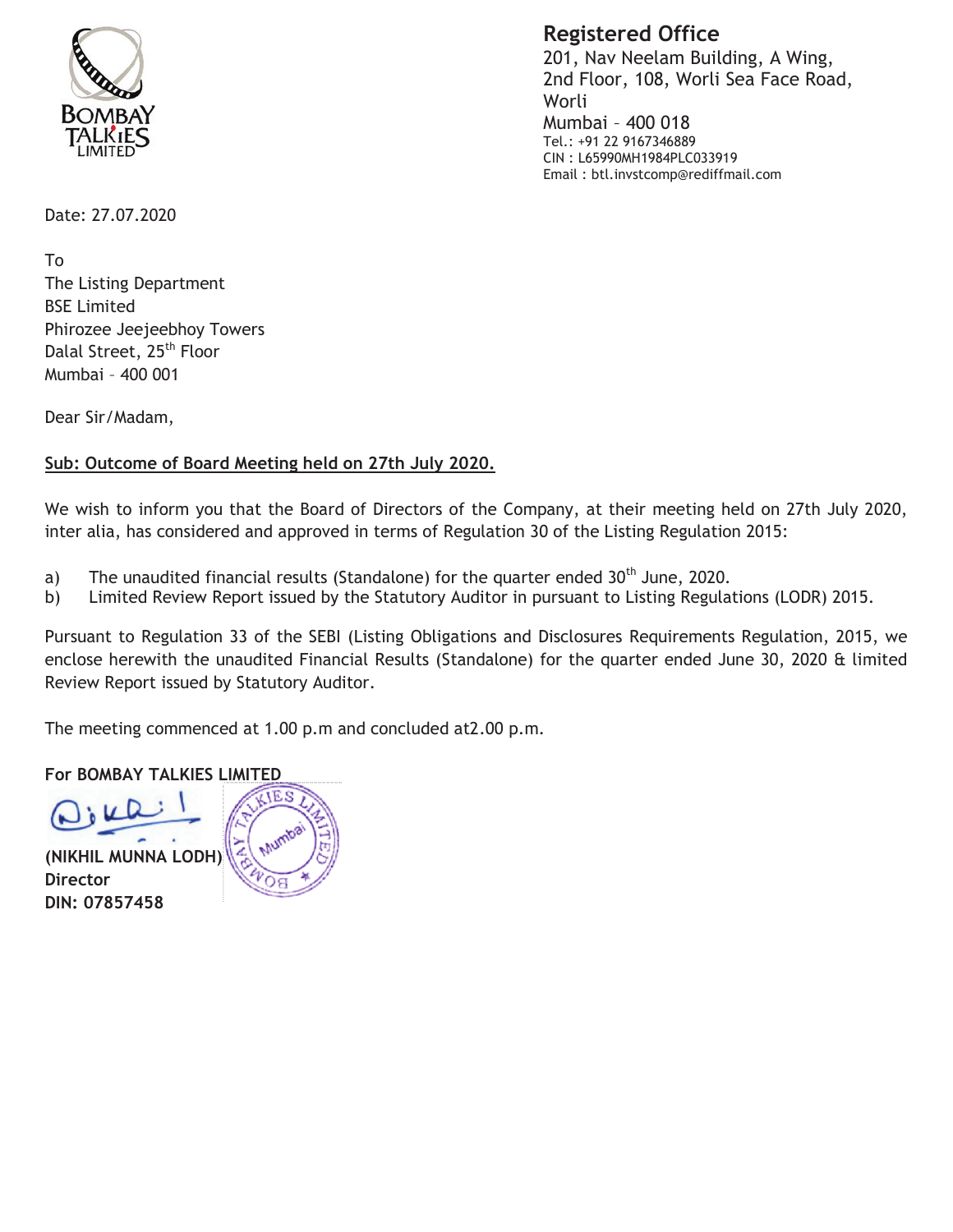## **Bombay Talkies Limited (CIN NO.: L65990MH1984PLC033919)**

**Regd Office : 201, Nav Neelam Building, A Wing, 2nd Floor, 108, Worli Sea Face Road, Worli, Mumbai – 400 018 Email : btl.invstcomp@rediffmail.com, Website : www.bombaytalkieslimited.com, Tel : 9167346889**

**UNAUDITED FINANCIAL RESULTS FOR THE QUARTER AND HALF YEAR ENDED 30TH JUNE, 2020**

|                     |                                                                                                                                                                   | <b>Quarter Ended</b><br><b>Nine Month Ended</b>                                                                                                    |             |             |             |                            |                                 |
|---------------------|-------------------------------------------------------------------------------------------------------------------------------------------------------------------|----------------------------------------------------------------------------------------------------------------------------------------------------|-------------|-------------|-------------|----------------------------|---------------------------------|
| Sr.                 | <b>Particulars</b>                                                                                                                                                | 30-06-2020                                                                                                                                         | 31-03-2020  | 30-06-2019  | 30-06-2020  | 30-06-2019                 | <b>Year Ended</b><br>31-03-2019 |
| No.<br>$\mathbf{I}$ |                                                                                                                                                                   | (Unadited)                                                                                                                                         | (Unaudited) | (Unaudited) | (Unaudited) | (Unaudited)                | (Audited)                       |
|                     | Income From Operations                                                                                                                                            |                                                                                                                                                    | 0.10        | 5.74        | 2.10        | 28.74                      | 35.85                           |
| Ш                   | Other Income                                                                                                                                                      | 0.75                                                                                                                                               | 0.37        | 0.23        | 1.32        | 1.11                       | 1.07                            |
| Ш                   | Total Income from operations $(I + II)$                                                                                                                           | 0.75                                                                                                                                               | 0.47        | 5.97        | 3.42        | 29.85                      | 36.92                           |
| IV                  | Expenses<br>(a) Cost of materials consumed                                                                                                                        |                                                                                                                                                    |             |             |             |                            |                                 |
|                     | (b) Purchase of stock-in-trade                                                                                                                                    |                                                                                                                                                    |             |             |             | 17.50                      |                                 |
|                     | (c) Changes in inventories of finished goods,                                                                                                                     |                                                                                                                                                    |             |             |             |                            |                                 |
|                     | work-in-progress and stock-in-trade                                                                                                                               |                                                                                                                                                    | 0.08        | 3.70        | 1.68        | 4.70                       | 29.09                           |
|                     | (d) Employee benefits expense                                                                                                                                     | 0.31                                                                                                                                               | 0.42        | 0.13        | 1.17        | 0.84                       | 1.88                            |
|                     | (e) Depreciation and amortisation expense                                                                                                                         | 0.24                                                                                                                                               | 0.24        | 0.24        | 0.71        | 0.75                       | 1.06                            |
|                     | (f) Finance Cost                                                                                                                                                  |                                                                                                                                                    |             |             |             |                            |                                 |
|                     | (g) Other expenses                                                                                                                                                | 0.04                                                                                                                                               | 4.31        | 1.07        | 5.18        | 3.00                       | 9.02                            |
|                     | <b>Total Expenses</b>                                                                                                                                             | 0.59                                                                                                                                               | 5.04        | 5.14        | 8.74        | 26.79                      | 41.04                           |
| v                   | Profit (Loss) before exceptional Items and                                                                                                                        | 0.16                                                                                                                                               | (4.57)      | 0.83        | (5.32)      | 3.06                       | (4.12)                          |
| VI                  | extraordinary items and tax (III-IV)<br><b>Exceptional Items</b>                                                                                                  |                                                                                                                                                    |             |             |             |                            |                                 |
| VII                 | Profit from ordinary activities before finance                                                                                                                    |                                                                                                                                                    |             |             |             |                            |                                 |
|                     | costs and Exceptional Items (V-VI)                                                                                                                                | 0.16                                                                                                                                               | (4.57)      | 0.83        | (5.32)      | 3.06                       | (4.12)                          |
| VIII                | <b>Extra Ordinary Items</b>                                                                                                                                       |                                                                                                                                                    |             |             |             |                            |                                 |
| IX                  | Net Profit/(Loss) before tax (VII-VIII)                                                                                                                           | 0.16                                                                                                                                               | (4.57)      | 0.83        | (5.32)      | 3.06                       | (4.12)                          |
| X                   | Tax Expense:                                                                                                                                                      |                                                                                                                                                    |             |             |             |                            |                                 |
|                     | (1) Current Tax<br>(2) Deferred Tax                                                                                                                               |                                                                                                                                                    |             |             |             |                            |                                 |
|                     | <b>Total Tax Expenses</b>                                                                                                                                         |                                                                                                                                                    |             |             |             |                            |                                 |
| XI                  | Net profit /(Loss) for the period from                                                                                                                            |                                                                                                                                                    |             |             |             |                            |                                 |
|                     | continuing operations (IX-X)                                                                                                                                      | 0.16                                                                                                                                               | (4.57)      | 0.83        | (5.32)      | 3.06                       | (4.12)                          |
| XII                 | Profit /(Loss) for the period from discontinuing                                                                                                                  |                                                                                                                                                    |             |             |             |                            |                                 |
| XIII<br>XIV         | Tax expense of discontinuing operations<br>Profit /(Loss) for the period from discontinuing                                                                       |                                                                                                                                                    |             |             |             |                            |                                 |
|                     | operations (after tax)                                                                                                                                            |                                                                                                                                                    |             |             |             |                            |                                 |
| XV                  | Profit (Loss) for the period (XI + XIV)                                                                                                                           | 0.16                                                                                                                                               | (4.57)      | 0.83        | (5.32)      | 3.06                       | (4.12)                          |
| XVI                 | Other Comprehensive Income                                                                                                                                        |                                                                                                                                                    |             |             |             |                            |                                 |
| XVII                | <b>Total Comprehensive Income</b><br>XVIII Paid up equity share capital (Face Value of                                                                            |                                                                                                                                                    |             |             |             |                            |                                 |
|                     | Rs.10/- per Share)                                                                                                                                                | 540.00                                                                                                                                             | 540.00      | 540.00      | 540.00      | 540.00                     | 540.00                          |
|                     | XVIX Reserves (excluding Revaluation Reserve) as<br>shown in the Audited Balance Sheet of the<br>previous year                                                    |                                                                                                                                                    |             |             |             |                            | 39.00                           |
| ХX                  | Earnings Per Share (EPS)                                                                                                                                          |                                                                                                                                                    |             |             |             |                            |                                 |
|                     | (a) Basic                                                                                                                                                         |                                                                                                                                                    |             |             |             |                            |                                 |
| Notes:              | (b) Diluted                                                                                                                                                       |                                                                                                                                                    |             |             |             |                            |                                 |
| 1                   | The above results are in compliance with Indian Accounting Standards (Ind-AS) notified by the Ministry of Corporate Affairs. The results for the previous periods |                                                                                                                                                    |             |             |             |                            |                                 |
|                     | have been restated as per Ind AS. The standalone financial results of the Company for the quarter and half year ended 30th June, 2020 have been reviewed by the   |                                                                                                                                                    |             |             |             |                            |                                 |
|                     | Audit Committee at their meeting held on 27th July, 2020 and have been approved by the Board of Directors at its meeting held on 27th July, 2020.                 |                                                                                                                                                    |             |             |             |                            |                                 |
|                     | Reconciliation of Net Profit & Equity as previsously reported under india GAAP (IGAAP) and Ind-AS for the quarters/periods are presented as under:                |                                                                                                                                                    |             |             |             |                            |                                 |
| 2                   |                                                                                                                                                                   |                                                                                                                                                    |             |             |             | 30-06-2020                 | 30-06-2019                      |
|                     | <b>Particulars</b>                                                                                                                                                |                                                                                                                                                    |             |             |             | (Unaudited)                | (Unaudited)                     |
|                     | Net Profit/Equity as per IGAAP<br>Appreciation/ (Diminution) in value of Investments                                                                              |                                                                                                                                                    |             |             |             | ٠                          | ×,                              |
|                     | Reclassification of Net Acturial (Gain) / Loss on employee defined                                                                                                |                                                                                                                                                    |             |             |             |                            |                                 |
|                     |                                                                                                                                                                   |                                                                                                                                                    |             |             |             |                            |                                 |
|                     | benefit obligation to other comprehensive income                                                                                                                  |                                                                                                                                                    |             |             |             |                            | $\overline{\phantom{a}}$        |
|                     | Net Profit/Equity as per Ind-AS                                                                                                                                   |                                                                                                                                                    |             |             |             |                            | ٠                               |
|                     | Other Comprehensive Income                                                                                                                                        |                                                                                                                                                    |             |             |             | ٠                          | ٠                               |
|                     | Total Comprehensive Income/Equity as per Ind-AS                                                                                                                   |                                                                                                                                                    |             |             |             | ×.                         | $\overline{\phantom{a}}$        |
| 3                   |                                                                                                                                                                   | The standalone financial results of the Company for the quarter and half year ended 30th June 2020, have been unaudited by the Statutory Auditors. |             |             |             |                            |                                 |
| 4                   | The Statutory Auditors have carried out a "Limited Review" of the above financial results for the quarter/half ended 30th June, 2020.                             |                                                                                                                                                    |             |             |             |                            |                                 |
| 5                   | Previpous period/Year figures have been regrouped/reclassified to make them comparable with those of current period/year.                                         |                                                                                                                                                    |             |             |             |                            |                                 |
|                     |                                                                                                                                                                   |                                                                                                                                                    |             |             |             | For Bombay Talkies Limited |                                 |
|                     |                                                                                                                                                                   |                                                                                                                                                    |             |             |             | $D_i\kappa$                |                                 |
|                     |                                                                                                                                                                   |                                                                                                                                                    |             |             |             |                            |                                 |
|                     |                                                                                                                                                                   |                                                                                                                                                    |             |             |             |                            | Nikhil Munna Lodh               |
|                     | Place: Mumbai                                                                                                                                                     |                                                                                                                                                    |             |             |             |                            | <b>Director</b>                 |
|                     | Dated: 27th July 2020                                                                                                                                             |                                                                                                                                                    |             |             |             |                            | (DIN No.: 07857458)             |

**(DIN No.: 07857458)**

**Dated: 27th July 2020**